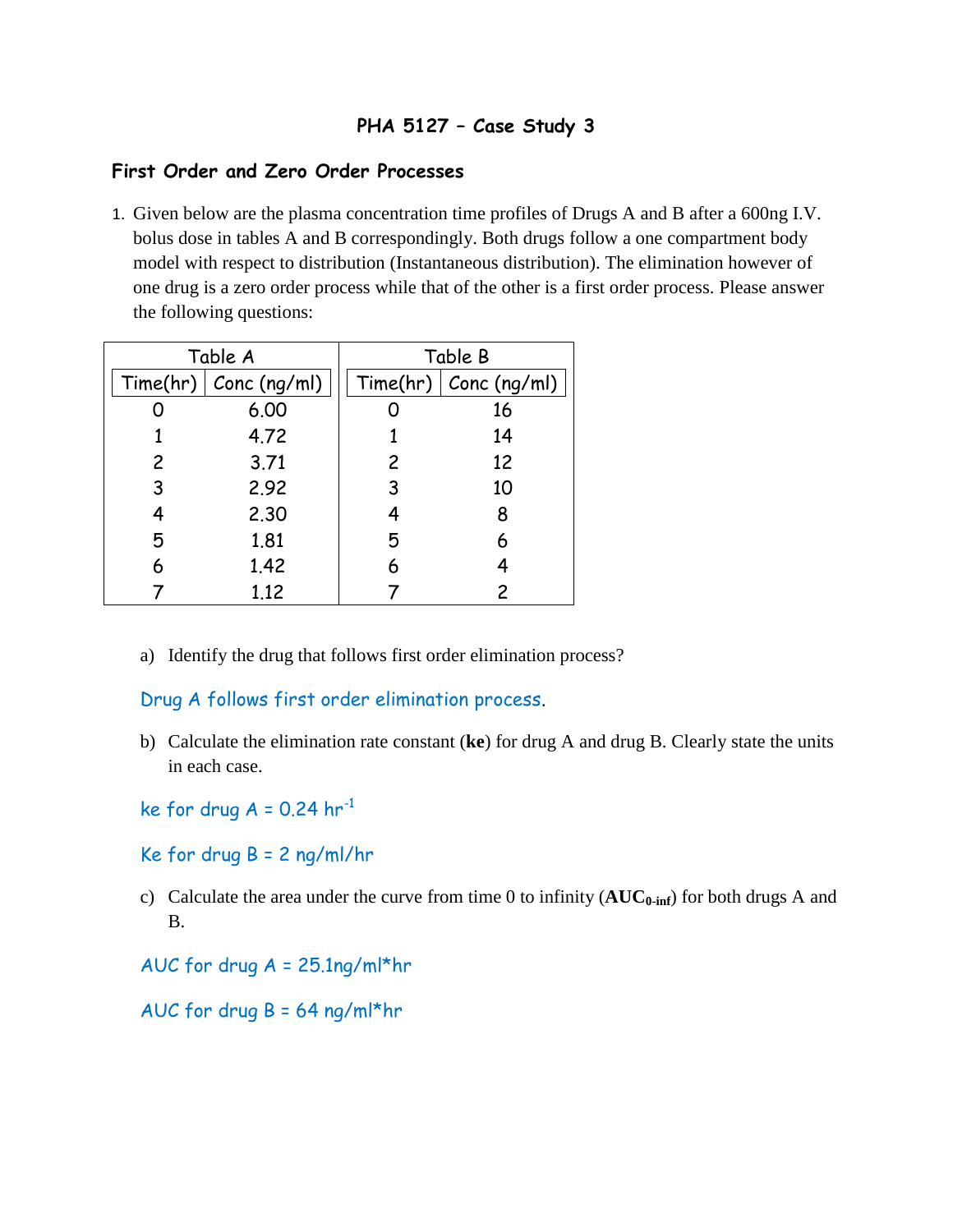## **Protein Binding**

Lipophilic and unionized drug Phenytoin has a volume of distribution of 100L. Valproic acid displaces phenytoin from albumin binding sites (plasma) making a two-fold change in the fraction unbound in plasma. Predict the change in volume of distribution of phenytoin when coadministered with valproic acid.

$$
VD = Vp + VT * fu/fuT
$$

The above equation can be approximated to

$$
VD = VT * fu/fuT
$$

Hence the volume of distribution of phenytoin increases by a factor of 2 when coadministered with valproic acid.

### **Drug-Drug Interaction**

2 patients red and blue participated in a clinical study. Blue patient received 100mg IV bolus dose of Alprazolam, while the red patient received 100mg IV bolus Alprazolam+50mg IV bolus Ketoconazole. The plasma concentration time profiles of **Alprazolam** in red patient and the blue patient are shown in the figure below.



Please provide a qualitative comparison (greater than, lesser than or equal to) of parameters Clearance, Volume of Distribution, Initial concentration  $(C_0)$  and free initial concentration (fu<sup>\*</sup>  $C_0$ ) in the red patient and the blue patient for Alprazolam.

**CL** >**CL**; **C0** = **C0**; **VD** = **VD**; free initial concentrations are the same (no change in protein binding). This is an example of enzyme inhibition.